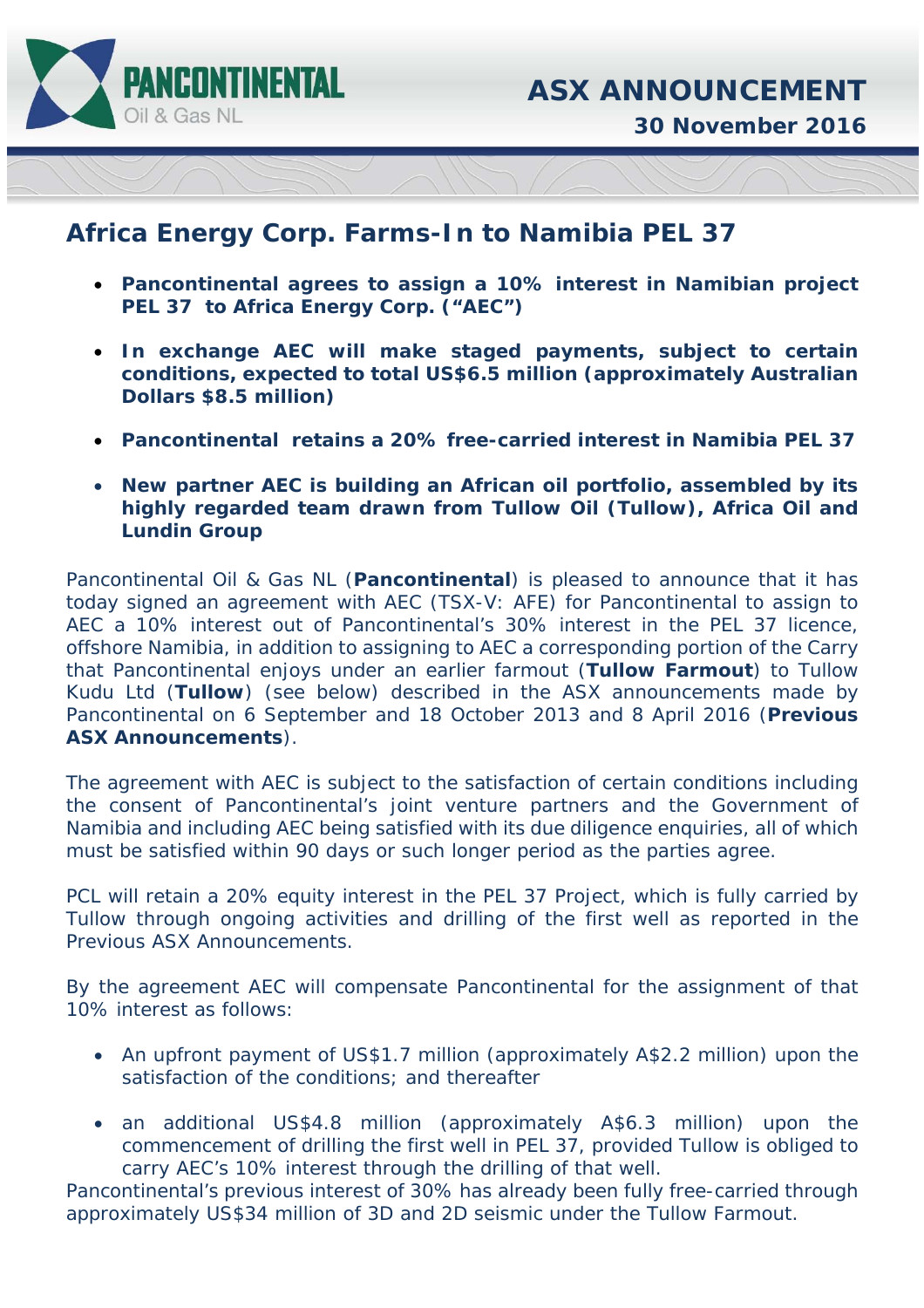In April 2016 Tullow elected not to withdraw from the project and in doing so committed to its obligations under the Tullow Farmout, as reported in Pancontinental's ASX announcement of 8 April 2016.

Pancontinental is very pleased to see AEC enter the PEL 37 project (subject to the satisfaction of the conditions referred to above), again confirming Pancontinental's view of the high oil prospectivity of the PEL 37 area.

CEO and Executive Director of Pancontinental, Mr Barry Rushworth commented-

"*The farmins by AEC and previously Tullow Oil are powerful industry support for Pancontinental's concepts of the high oil prospectivity of the Walvis Basin and particularly our oily "sweet spot" concept in PEL 37.* 

*Even further support was given by Tullow this year when this highly successful industry player exercised its option to stay in the project and to continue to freecarry Pancontinental's 30%.*

*Pancontinental will now retain a robust 20% free-carried interest through ongoing exploration and expected drilling.* 

*AEC's top-line team is building a portfolio of high prospectivity projects and they have identified PEL 37 as having significant oil potential.* 

*AEC is a backed by the Lundin Group, one of the most successful and most respected players in oil exploration today.* 

*Pancontinental has a solid foundation with this significant project and a strengthened balance sheet from the addition of approximately A\$8.5 million expected to come in from the farm-out.* 

*We remain very committed to securing drilling in PEL 37. In addition we continue to be very active in identifying top-rank new projects to strengthen the Company's portfolio as the industry adapts to a new commercial and geopolitical landscape".* 

------------------------------------------------------------------

## **About AEC**

Africa Energy Corp. (AEC) is a member of the Lundin Group of companies. The Lundin Group is one of the most successful shareholder groups in the resources sector worldwide.

AEC, both professionally and operationally draws from experience gained at other successful Lundin Group companies, Africa Oil Corp (successful oil finder onshore Kenya) and Energy Africa Ltd (purchased by Tullow in 2004). Senior executive members from both companies now head-up AEC's activities.

The Lundin Group has a combined market capitalisation of approximately US\$12 billion and it has invested over US\$3 billion in African projects to date including oil, gold and diamonds. AEC is listed on the TSX Venture Exchange, with website www.africaenergycorp.com